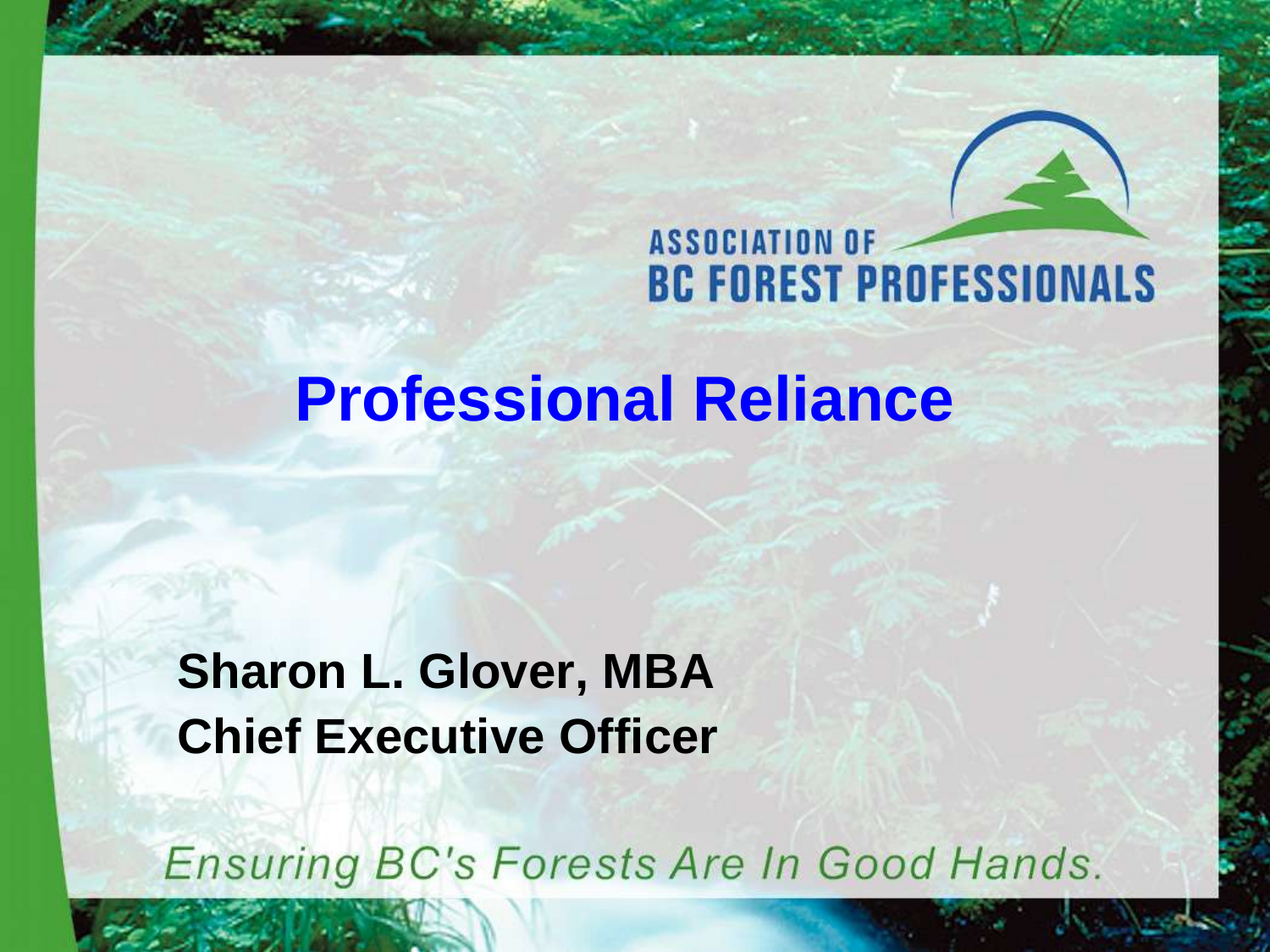## **Introduction**

**1. Professional Reliance**

2

- **1. What is it?**
- **2. History**
- **3. Issues**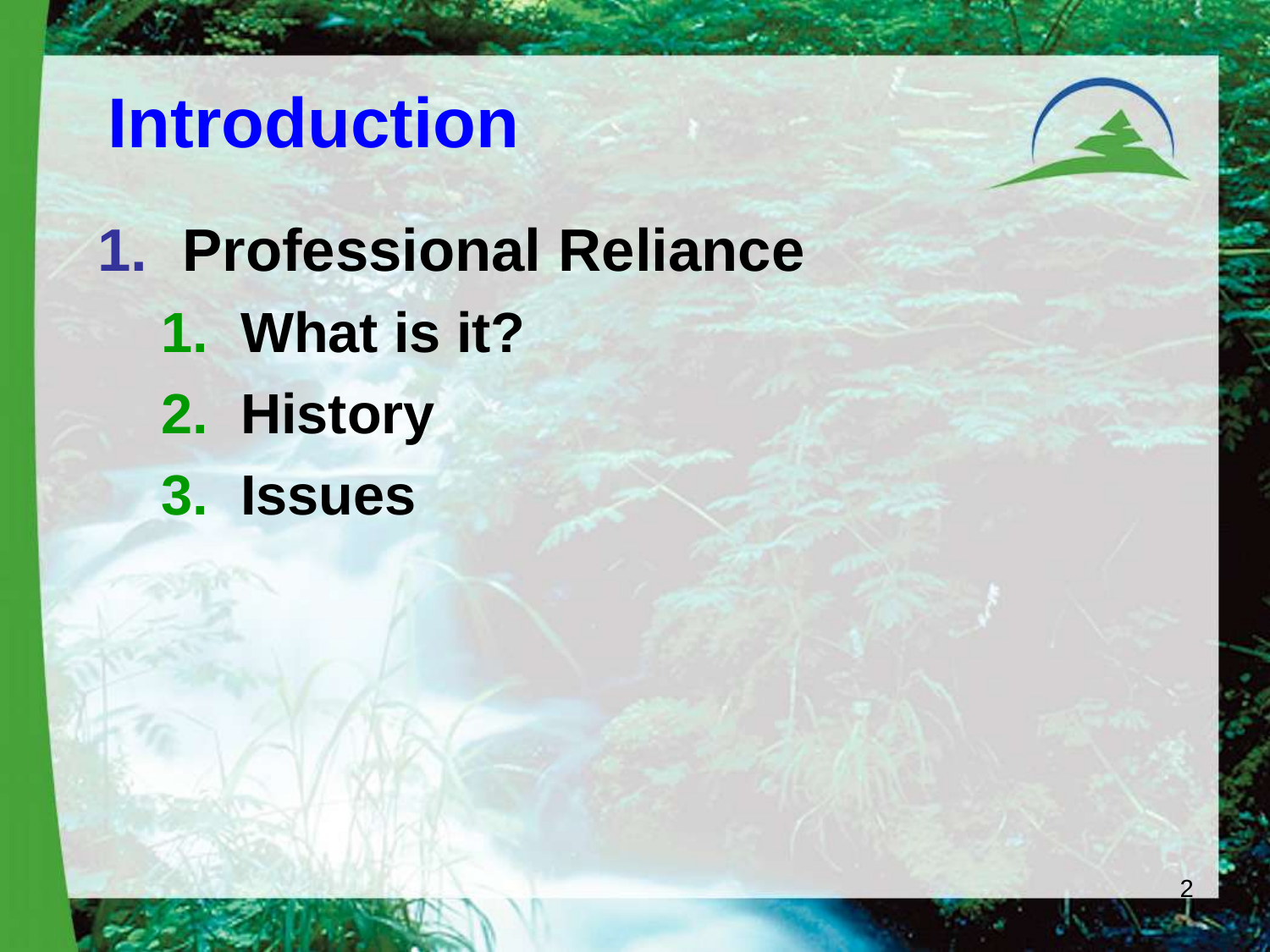# **What is Professional Reliance?**

*The practice of accepting and relying upon the decisions and advice of resource professionals who accept responsibility and can be held accountable for the decisions they make and the advice that they give*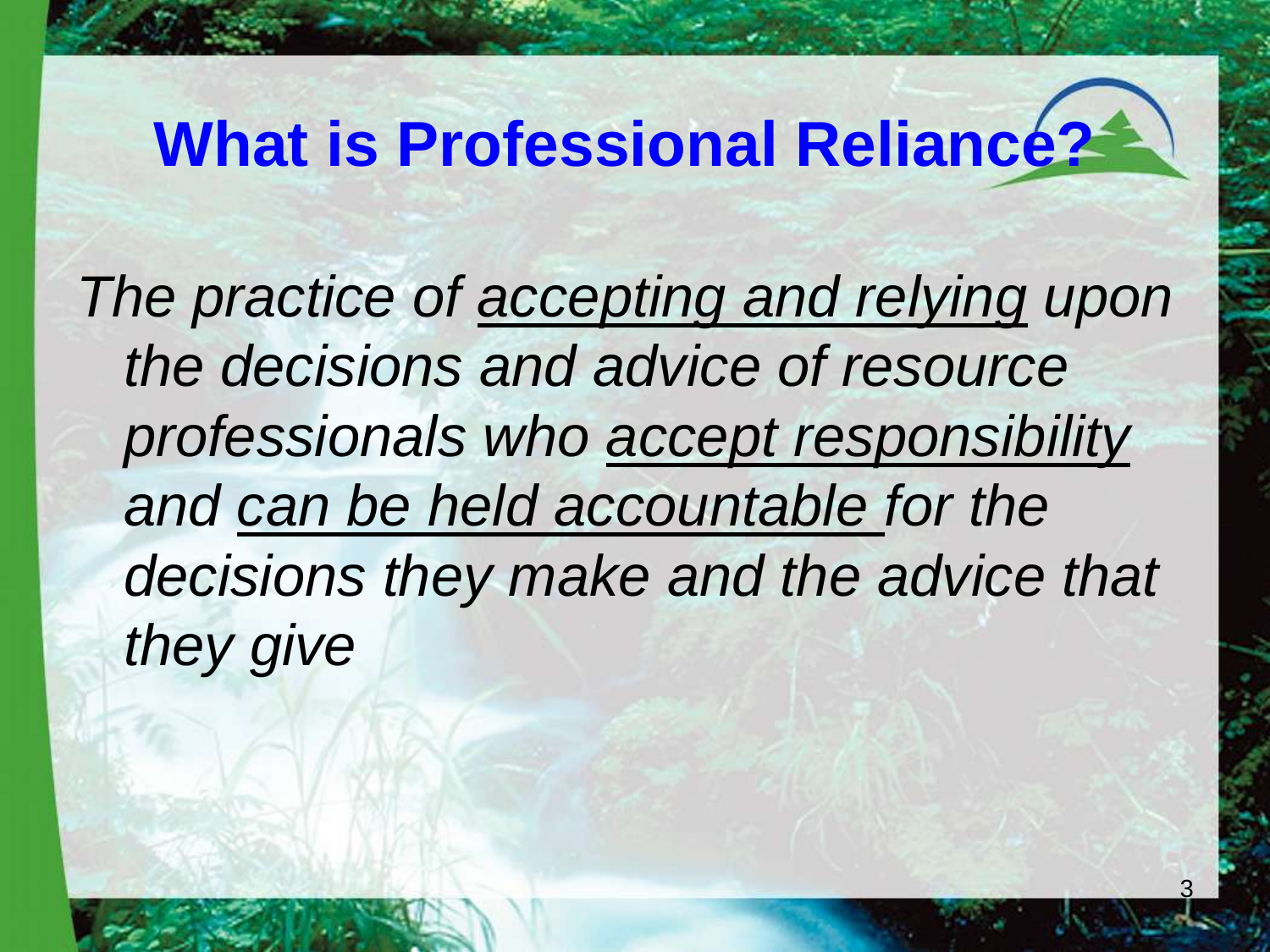# **History: How did we get here?**

Pre - <sup>2004</sup> Post - <sup>2004</sup>





4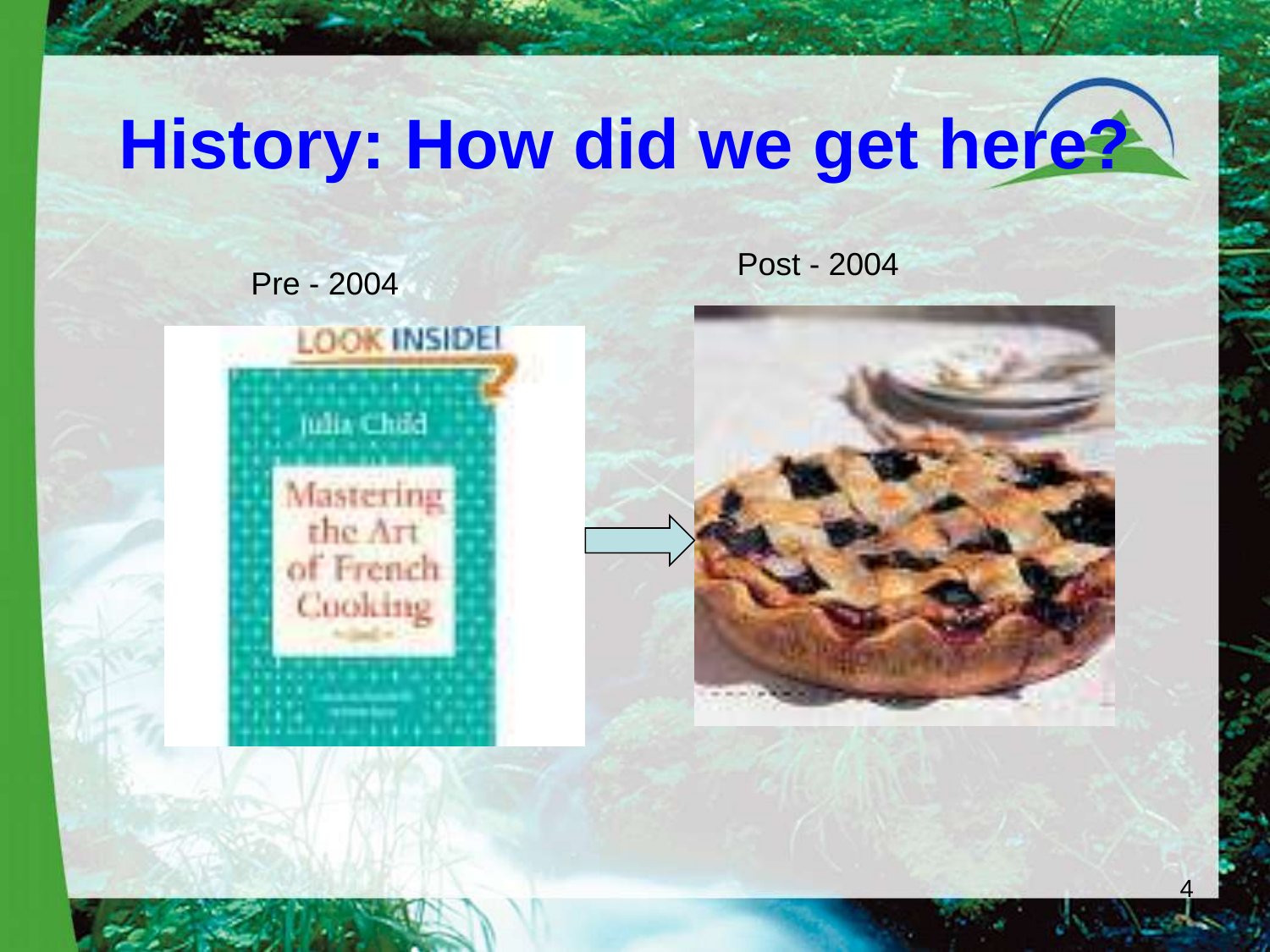#### **Legal Foundation and Elements of Professional Reliance**

**What piece of legislation tells the profession that we need to practice professional reliance?**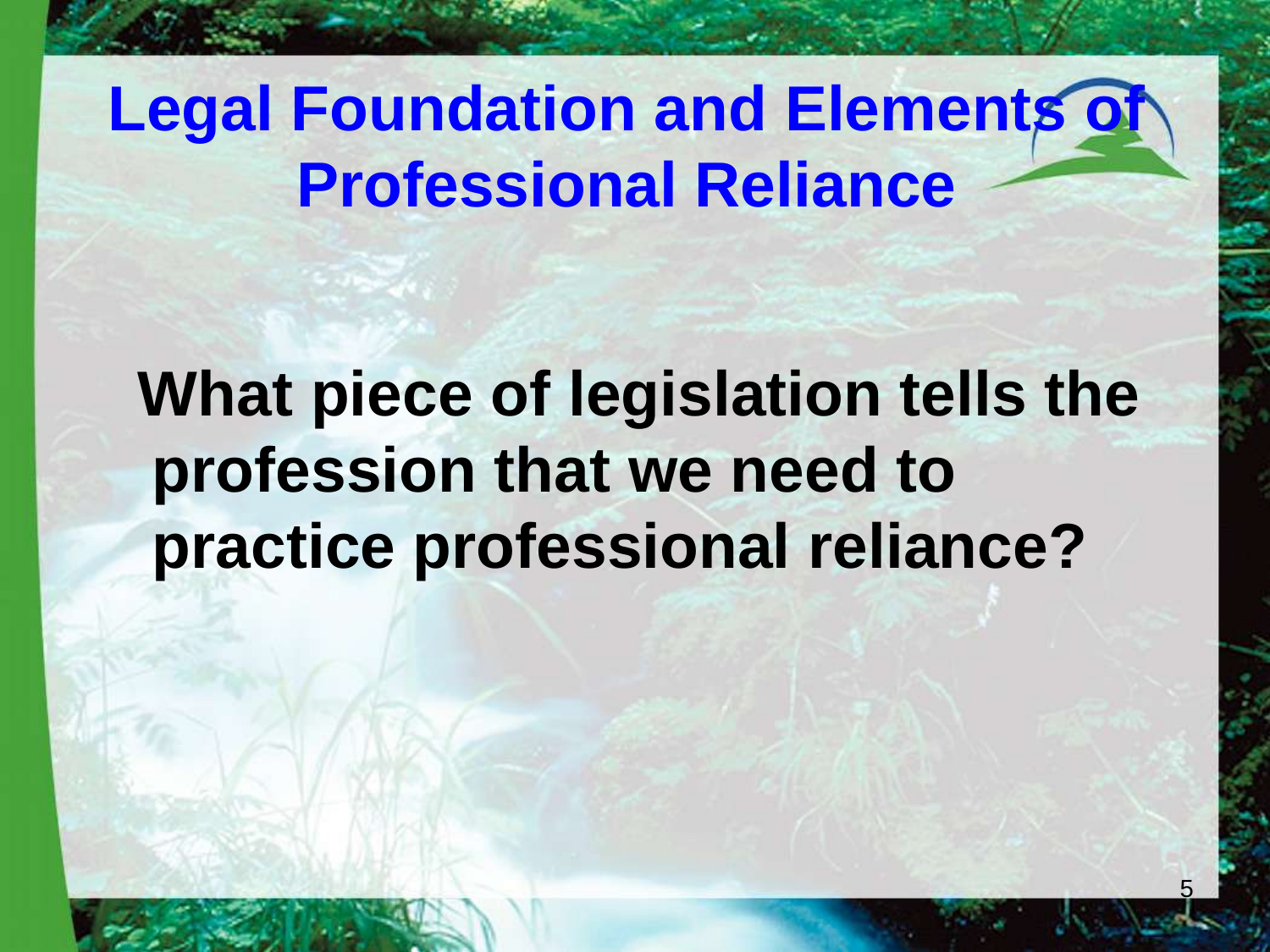**Understanding Professional Reliance and Deference**

**Professional reliance is exhibited by relying on professional opinion based on an objective assessment of its reasonableness.** 

**This distinguishes it from blind deference, which is inappropriate when it comes to accepting professional judgments or work products.**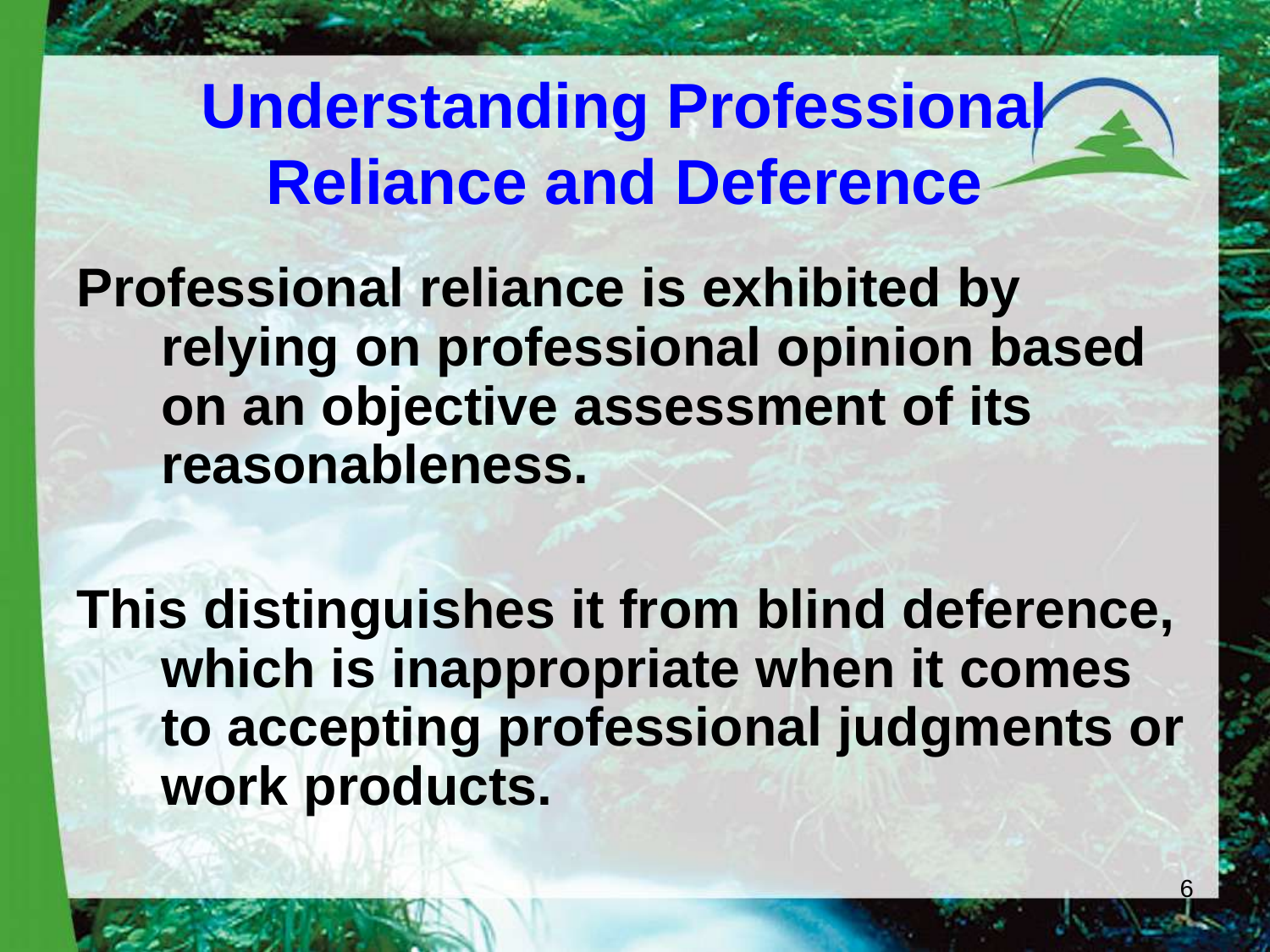### **Understanding PR and reasonable assessments**

- **1. Respectful regard**
- **2. Apply due diligence**
- **3. Risk assessment**
- **4. Do not force your opinion**
- **5. Free of errors; complete and correct**
- **6. Scientifically and technically sound**
- **7. Meet required tests and objectives**
- **8. Is it good stewardship?**
- **9. If innovative is there a rationale, a monitoring plan and a risk assessment?**

7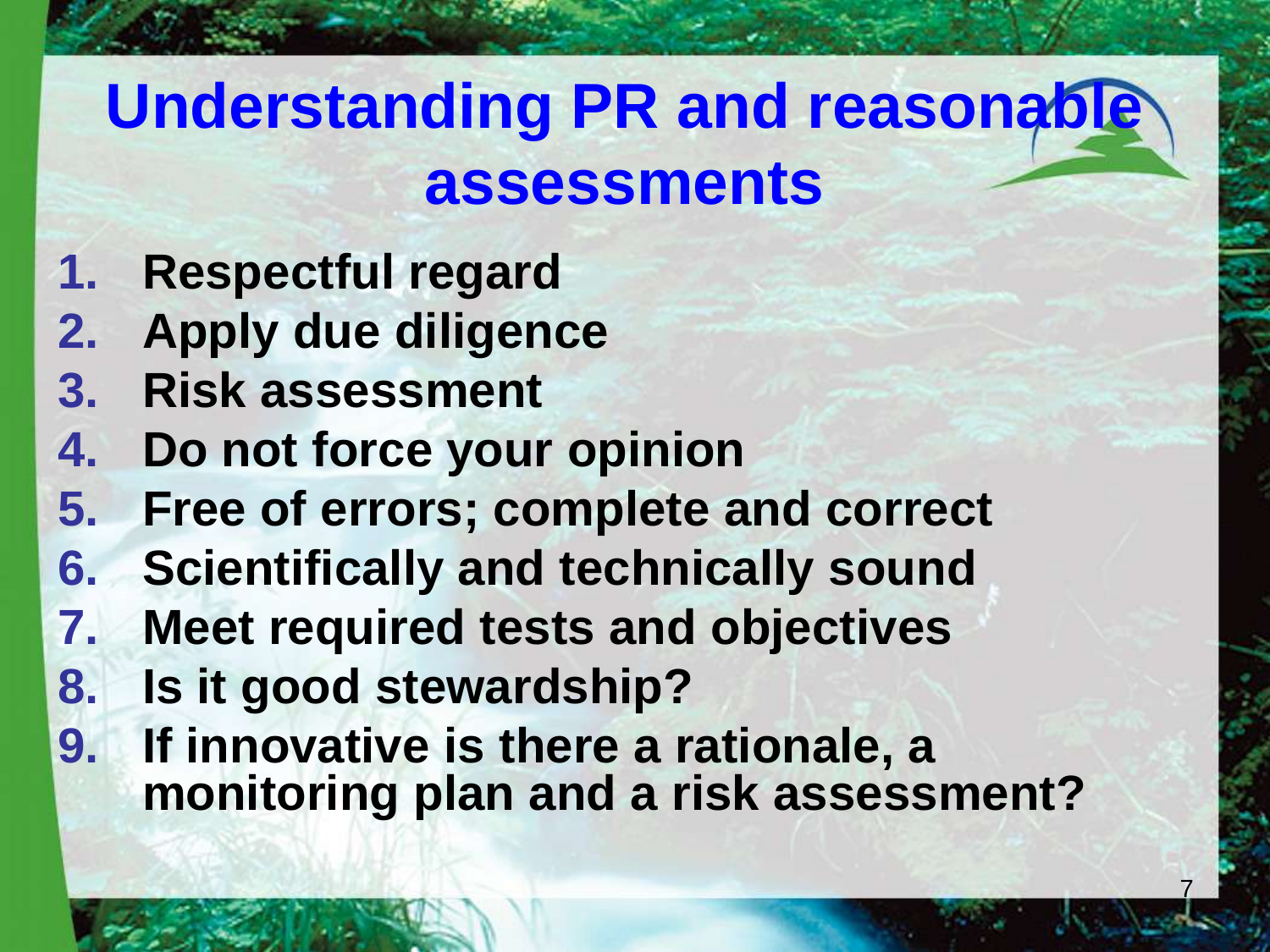## **Understanding Professional Reliance and Accountability**

- **1. Accountability is acknowledgement and assumption of obligations under professional legislation and accompanying bylaws, including the potential for investigations and discipline to be imposed by the profession.**
- **2. Reliance and accountability are different but linked**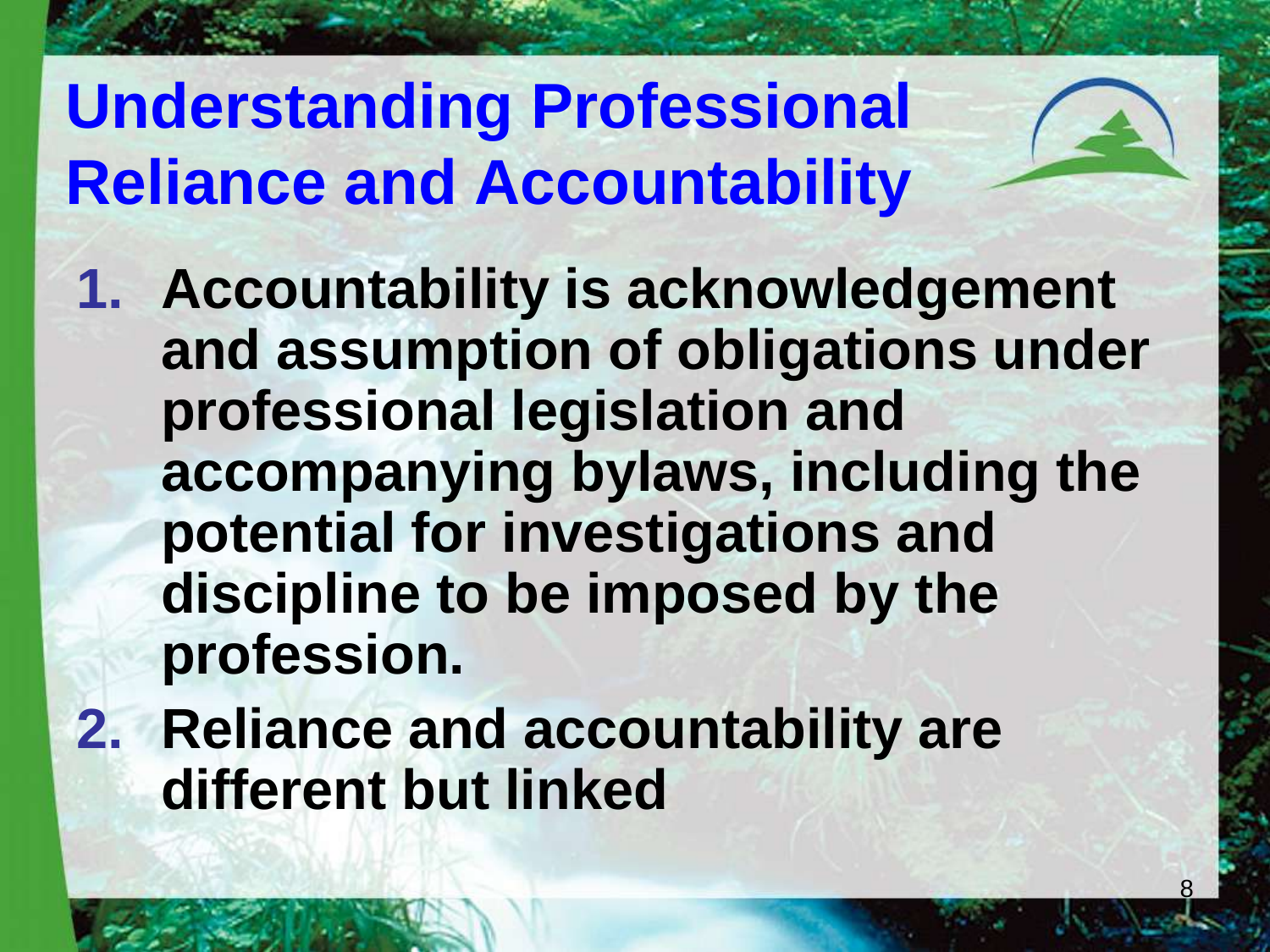## **How Forest Professionals are held Accountable**

- **1. General Enquiry**
- **2. Verbal Diligence Enquiry**
- **3. Written Diligence Enquiry**
- **4. Difference of Professional Opinion 3rd Party Advice**
- **5. Difference of Professional Opinion Leading to 3rd party resolution**
- **6. ABCFP Discipline Process or Court of Law**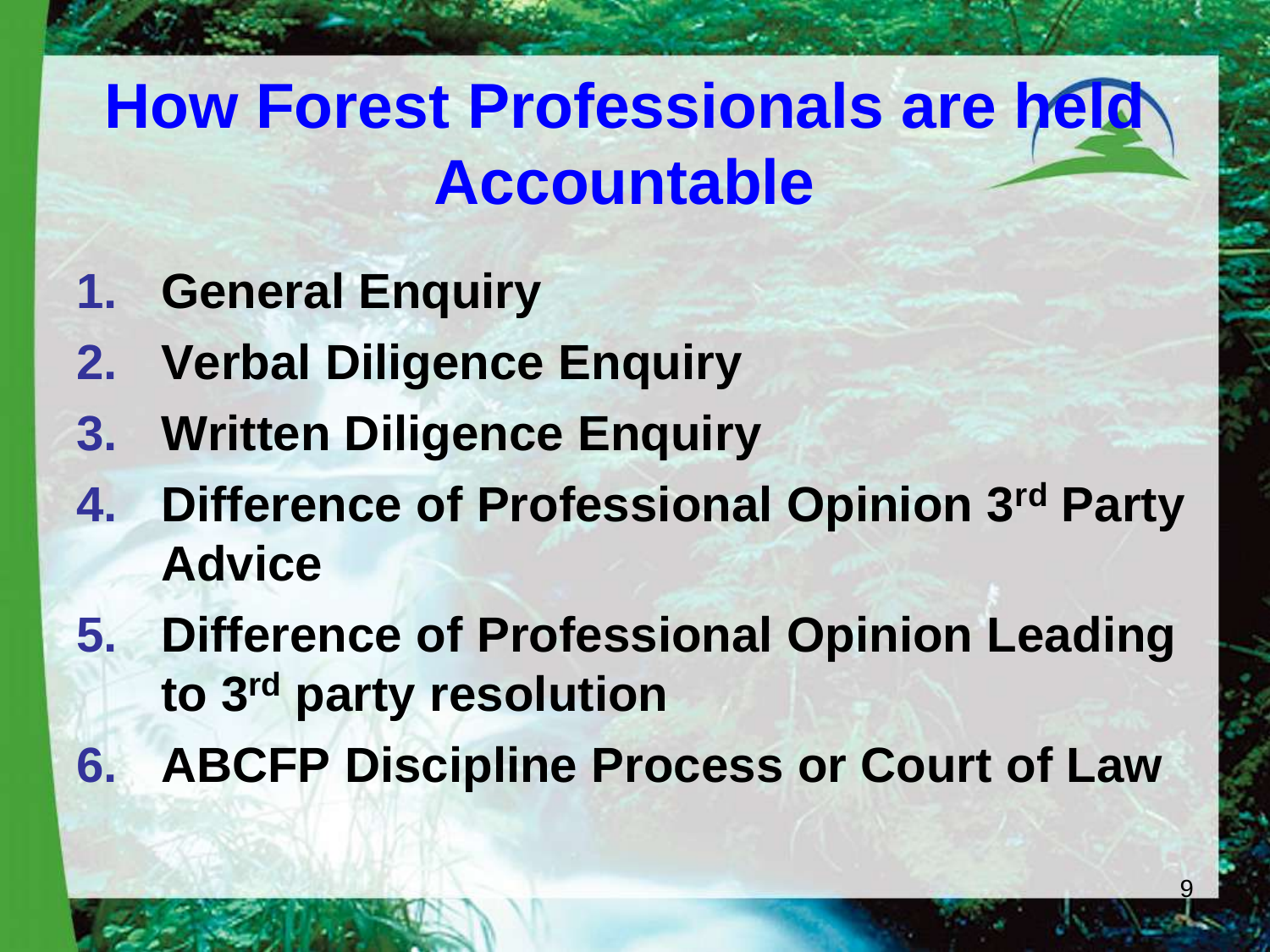### **So how is Professional Reliance Going?**

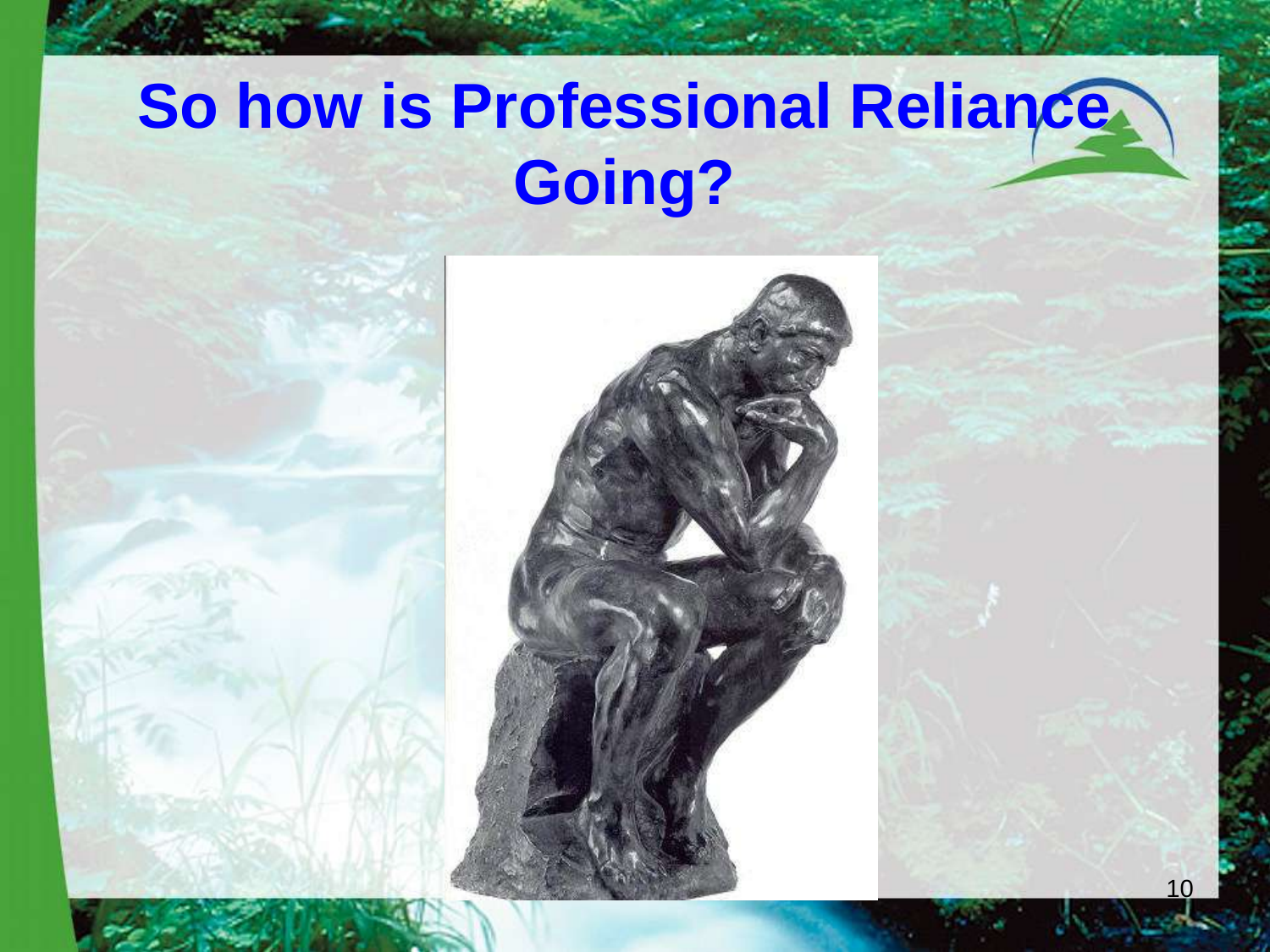#### The end is near.

*QALT DISNEP* This time the sky really is falling . Nov. 4



**OR**